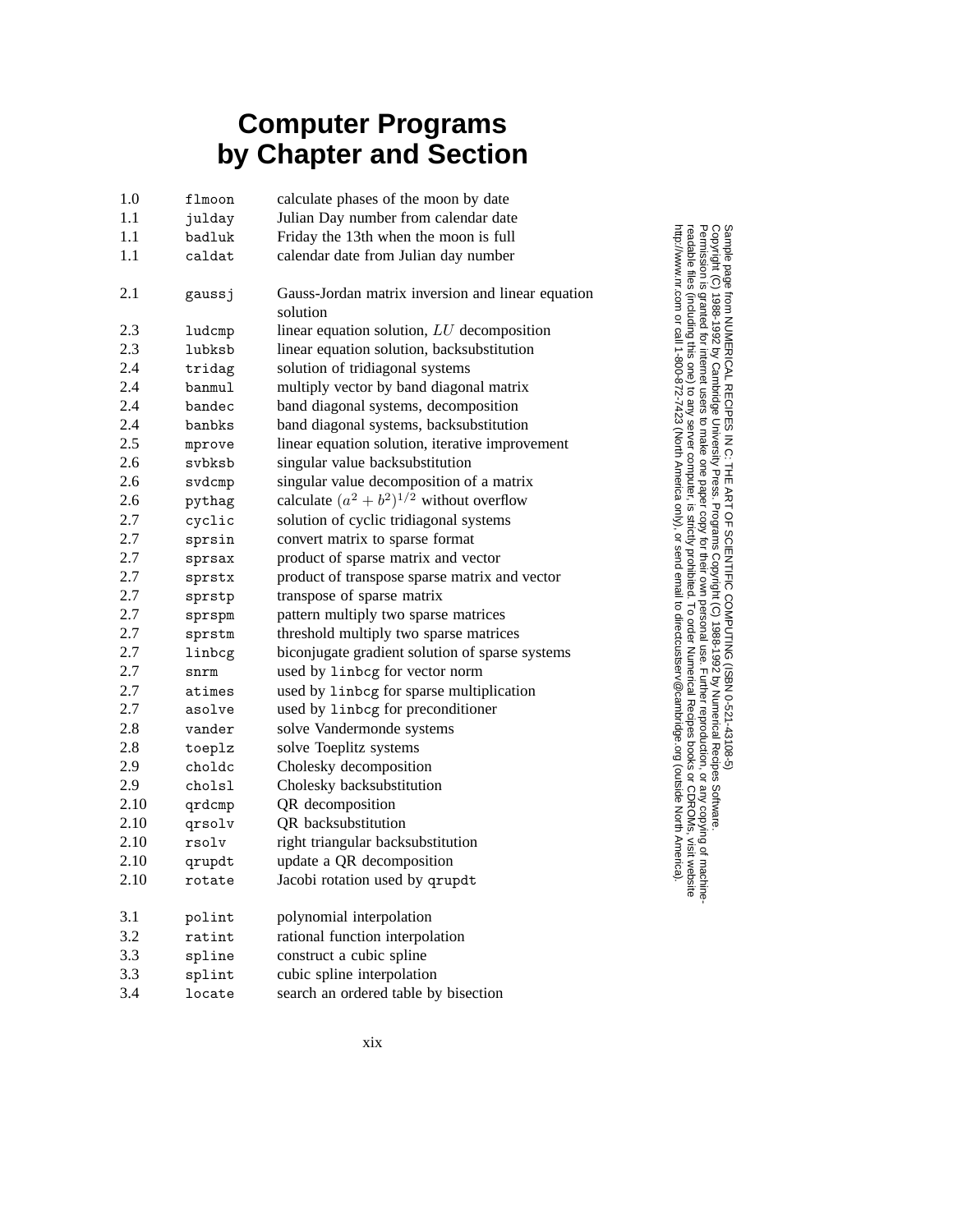| 3.4  | hunt   | search a table when calls are correlated                |
|------|--------|---------------------------------------------------------|
| 3.5  | polcoe | polynomial coefficients from table of values            |
| 3.5  | polcof | polynomial coefficients from table of values            |
| 3.6  | polin2 | two-dimensional polynomial interpolation                |
| 3.6  | bcucof | construct two-dimensional bicubic                       |
| 3.6  | bcuint | two-dimensional bicubic interpolation                   |
| 3.6  | splie2 | construct two-dimensional spline                        |
| 3.6  | splin2 | two-dimensional spline interpolation                    |
|      |        |                                                         |
| 4.2  | trapzd | trapezoidal rule                                        |
| 4.2  | qtrap  | integrate using trapezoidal rule                        |
| 4.2  | qsimp  | integrate using Simpson's rule                          |
| 4.3  | qromb  | integrate using Romberg adaptive method                 |
| 4.4  | midpnt | extended midpoint rule                                  |
| 4.4  | qromo  | integrate using open Romberg adaptive method            |
| 4.4  | midinf | integrate a function on a semi-infinite interval        |
| 4.4  | midsql | integrate a function with lower square-root singularity |
| 4.4  | midsqu | integrate a function with upper square-root singularity |
| 4.4  | midexp | integrate a function that decreases exponentially       |
| 4.5  | qgaus  | integrate a function by Gaussian quadratures            |
| 4.5  | gauleg | Gauss-Legendre weights and abscissas                    |
| 4.5  | gaulag | Gauss-Laguerre weights and abscissas                    |
| 4.5  | gauher | Gauss-Hermite weights and abscissas                     |
| 4.5  | gaujac | Gauss-Jacobi weights and abscissas                      |
| 4.5  | gaucof | quadrature weights from orthogonal polynomials          |
| 4.5  | orthog | construct nonclassical orthogonal polynomials           |
| 4.6  | quad3d | integrate a function over a three-dimensional space     |
|      |        |                                                         |
| 5.1  | eulsum | sum a series by Euler-van Wijngaarden algorithm         |
| 5.3  | ddpoly | evaluate a polynomial and its derivatives               |
| 5.3  | poldiv | divide one polynomial by another                        |
| 5.3  | ratval | evaluate a rational function                            |
| 5.7  | dfridr | numerical derivative by Ridders' method                 |
| 5.8  | chebft | fit a Chebyshev polynomial to a function                |
| 5.8  | chebev | Chebyshev polynomial evaluation                         |
| 5.9  | chder  | derivative of a function already Chebyshev fitted       |
| 5.9  | chint  | integrate a function already Chebyshev fitted           |
| 5.10 | chebpc | polynomial coefficients from a Chebyshev fit            |
| 5.10 | pcshft | polynomial coefficients of a shifted polynomial         |
| 5.11 | pccheb | inverse of chebpc; use to economize power series        |
| 5.12 | pade   | Padé approximant from power series coefficients         |
| 5.13 | ratlsq | rational fit by least-squares method                    |
|      |        |                                                         |
| 6.1  | gammln | logarithm of gamma function                             |
| 6.1  | factrl | factorial function                                      |
| 6.1  | bico   | binomial coefficients function                          |
| 6.1  | factln | logarithm of factorial function                         |

Permission is granted for internet users to make one paper copy for their own personal use. Further reproduction, or any copyin Copyright (C) 1988-1992 by Cambridge University Press.Programs Copyright (C) 1988-1992 by Numerical Recipes Software. Sample page from NUMERICAL RECIPES IN C: THE ART OF SCIENTIFIC COMPUTING (ISBN 0-521-43108-5) g of machinereadable files (including this one) to any servercomputer, is strictly prohibited. To order Numerical Recipes booksor CDROMs, visit website http://www.nr.com or call 1-800-872-7423 (North America only),or send email to directcustserv@cambridge.org (outside North America).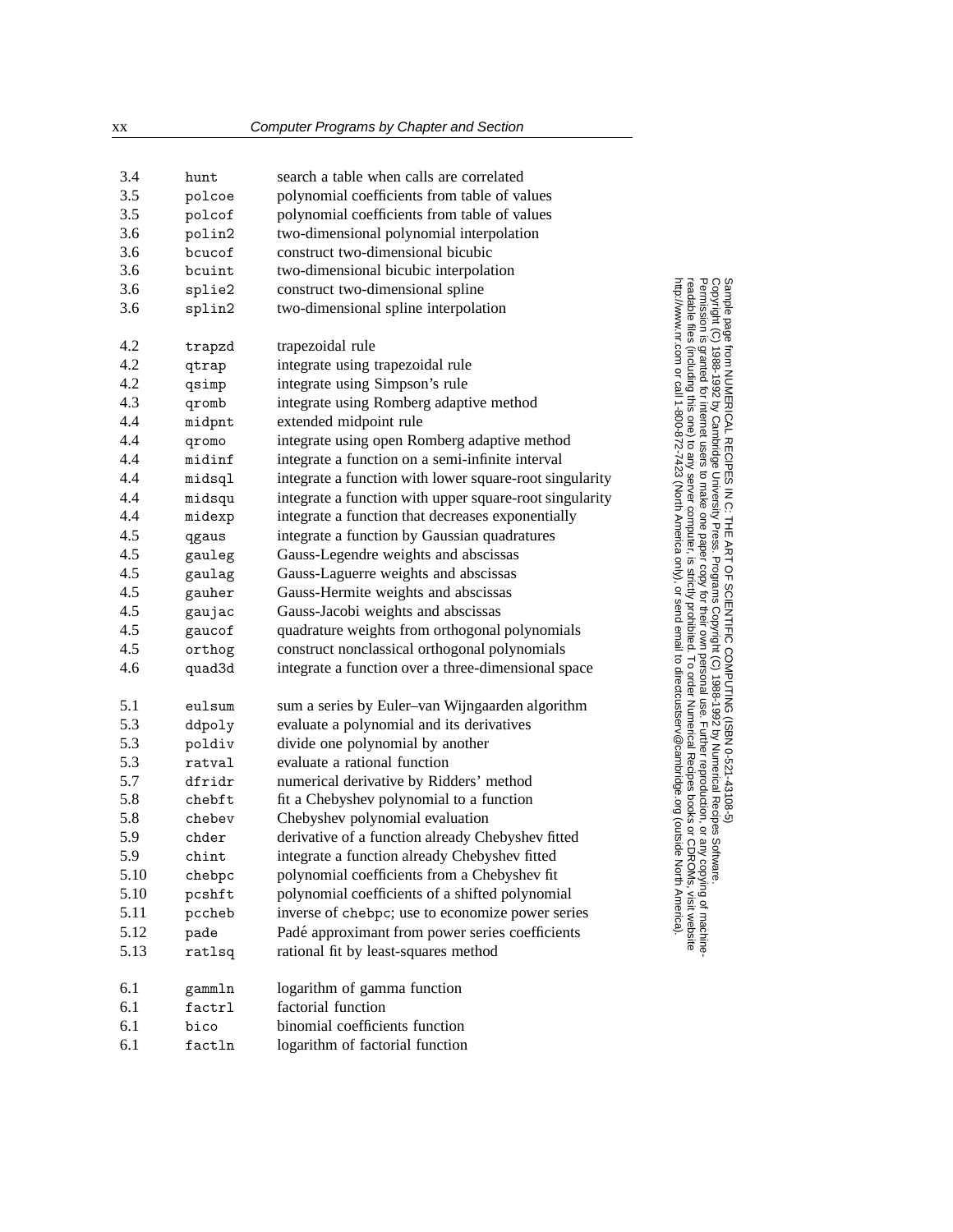| 6.1  | beta   | beta function                                          |
|------|--------|--------------------------------------------------------|
| 6.2  | gammp  | incomplete gamma function                              |
| 6.2  | gammq  | complement of incomplete gamma function                |
| 6.2  | gser   | series used by gammp and gammq                         |
| 6.2  | gcf    | continued fraction used by gammp and gammq             |
| 6.2  | erff   | error function                                         |
| 6.2  | erffc  | complementary error function                           |
| 6.2  | erfcc  | complementary error function, concise routine          |
| 6.3  | expint | exponential integral $E_n$                             |
| 6.3  | ei     | exponential integral Ei                                |
| 6.4  | betai  | incomplete beta function                               |
| 6.4  | betacf | continued fraction used by betai                       |
| 6.5  | bessj0 | Bessel function $J_0$                                  |
| 6.5  | bessy0 | Bessel function $Y_0$                                  |
| 6.5  | besg1  | Bessel function $J_1$                                  |
| 6.5  | bessy1 | Bessel function $Y_1$                                  |
| 6.5  | bessy  | Bessel function $Y$ of general integer order           |
| 6.5  | bessj  | Bessel function $J$ of general integer order           |
| 6.6  | bessi0 | modified Bessel function $I_0$                         |
| 6.6  | bessk0 | modified Bessel function $K_0$                         |
| 6.6  | bessi1 | modified Bessel function $I_1$                         |
| 6.6  | bessk1 | modified Bessel function $K_1$                         |
| 6.6  | bessk  | modified Bessel function $K$ of integer order          |
| 6.6  | bessi  | modified Bessel function $I$ of integer order          |
| 6.7  | bessjy | Bessel functions of fractional order                   |
| 6.7  | beschb | Chebyshev expansion used by bessjy                     |
| 6.7  | bessik | modified Bessel functions of fractional order          |
| 6.7  | airy   | Airy functions                                         |
| 6.7  | sphbes | spherical Bessel functions $j_n$ and $y_n$             |
| 6.8  | plgndr | Legendre polynomials, associated (spherical harmonics) |
| 6.9  | frenel | Fresnel integrals $S(x)$ and $C(x)$                    |
| 6.9  | cisi   | cosine and sine integrals Ci and Si                    |
| 6.10 | dawson | Dawson's integral                                      |
| 6.11 | rf     | Carlson's elliptic integral of the first kind          |
| 6.11 | rd     | Carlson's elliptic integral of the second kind         |
| 6.11 | rj     | Carlson's elliptic integral of the third kind          |
| 6.11 | rc     | Carlson's degenerate elliptic integral                 |
| 6.11 | ellf   | Legendre elliptic integral of the first kind           |
| 6.11 | elle   | Legendre elliptic integral of the second kind          |
| 6.11 | ellpi  | Legendre elliptic integral of the third kind           |
| 6.11 | sncndn | Jacobian elliptic functions                            |
| 6.12 | hypgeo | complex hypergeometric function                        |
| 6.12 | hypser | complex hypergeometric function, series evaluation     |
| 6.12 | hypdrv | complex hypergeometric function, derivative of         |
|      |        |                                                        |
| 7.1  | ran0   | random deviate by Park and Miller minimal standard     |
| 7.1  | ran1   | random deviate, minimal standard plus shuffle          |
|      |        |                                                        |

computer, is strictly prohibited. To order Numerical Recipes books

or send email to directcustserv@cambridge.org (outside North America).

Sample page from NUMERICAL RECIPES IN C: THE ART OF SCIENTIFIC COMPUTING (ISBN 0-521-43108-5)

Programs Copyright (C) 1988-1992 by Numerical Recipes Software.

g of machine-

or CDROMs, visit website

Copyright (C) 1988-1992 by Cambridge University Press.

readable files (including this one) to any server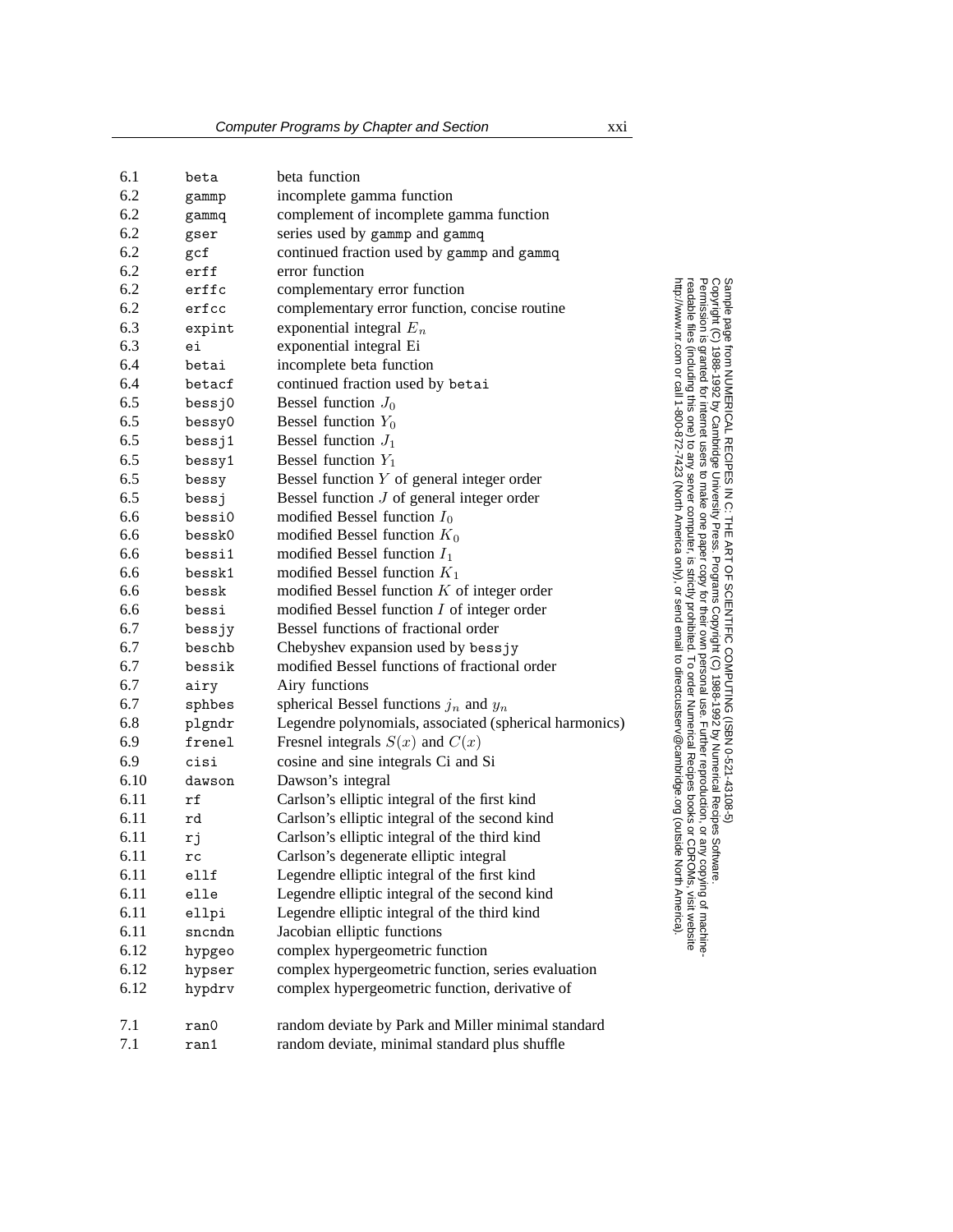| 7.1 | ran2   | random deviate by L'Ecuyer long period plus shuffle     |
|-----|--------|---------------------------------------------------------|
| 7.1 | ran3   | random deviate by Knuth subtractive method              |
| 7.2 | expdev | exponential random deviates                             |
| 7.2 | gasdev | normally distributed random deviates                    |
| 7.3 | gamdev | gamma-law distribution random deviates                  |
| 7.3 | poidev | Poisson distributed random deviates                     |
| 7.3 | bnldev | binomial distributed random deviates                    |
| 7.4 | irbit1 | random bit sequence                                     |
| 7.4 | irbit2 | random bit sequence                                     |
| 7.5 | psdes  | "pseudo-DES" hashing of 64 bits                         |
| 7.5 | ran4   | random deviates from DES-like hashing                   |
| 7.7 | sobseq | Sobol's quasi-random sequence                           |
| 7.8 | vegas  | adaptive multidimensional Monte Carlo integration       |
| 7.8 | rebin  | sample rebinning used by vegas                          |
| 7.8 | miser  | recursive multidimensional Monte Carlo integration      |
| 7.8 | ranpt  | get random point, used by miser                         |
|     |        |                                                         |
| 8.1 | piksrt | sort an array by straight insertion                     |
| 8.1 | piksr2 | sort two arrays by straight insertion                   |
| 8.1 | shell  | sort an array by Shell's method                         |
| 8.2 | sort   | sort an array by quicksort method                       |
| 8.2 | sort2  | sort two arrays by quicksort method                     |
| 8.3 | hpsort | sort an array by heapsort method                        |
| 8.4 | indexx | construct an index for an array                         |
| 8.4 | sort3  | sort, use an index to sort 3 or more arrays             |
| 8.4 | rank   | construct a rank table for an array                     |
| 8.5 | select | find the <i>N</i> th largest in an array                |
| 8.5 | selip  | find the Nth largest, without altering an array         |
| 8.5 | hpsel  | find $M$ largest values, without altering an array      |
| 8.6 | eclass | determine equivalence classes from list                 |
| 8.6 | eclazz | determine equivalence classes from procedure            |
|     |        |                                                         |
| 9.0 | scrsho | graph a function to search for roots                    |
| 9.1 | zbrac  | outward search for brackets on roots                    |
| 9.1 | zbrak  | inward search for brackets on roots                     |
| 9.1 | rtbis  | find root of a function by bisection                    |
| 9.2 | rtflsp | find root of a function by false-position               |
| 9.2 | rtsec  | find root of a function by secant method                |
| 9.2 | zriddr | find root of a function by Ridders' method              |
| 9.3 | zbrent | find root of a function by Brent's method               |
| 9.4 | rtnewt | find root of a function by Newton-Raphson               |
| 9.4 | rtsafe | find root of a function by Newton-Raphson and bisection |
| 9.5 | laguer | find a root of a polynomial by Laguerre's method        |
| 9.5 | zroots | roots of a polynomial by Laguerre's method with         |
|     |        | deflation                                               |
| 9.5 | zrhqr  | roots of a polynomial by eigenvalue methods             |
| 9.5 | qroot  | complex or double root of a polynomial, Bairstow        |

computer, is strictly prohibited. To order Numerical Recipes books

or send email to directcustserv@cambridge.org (outside North America).

Sample page from NUMERICAL RECIPES IN C: THE ART OF SCIENTIFIC COMPUTING (ISBN 0-521-43108-5)

Programs Copyright (C) 1988-1992 by Numerical Recipes Software.

g of machine-

or CDROMs, visit website

Copyright (C) 1988-1992 by Cambridge University Press.

readable files (including this one) to any server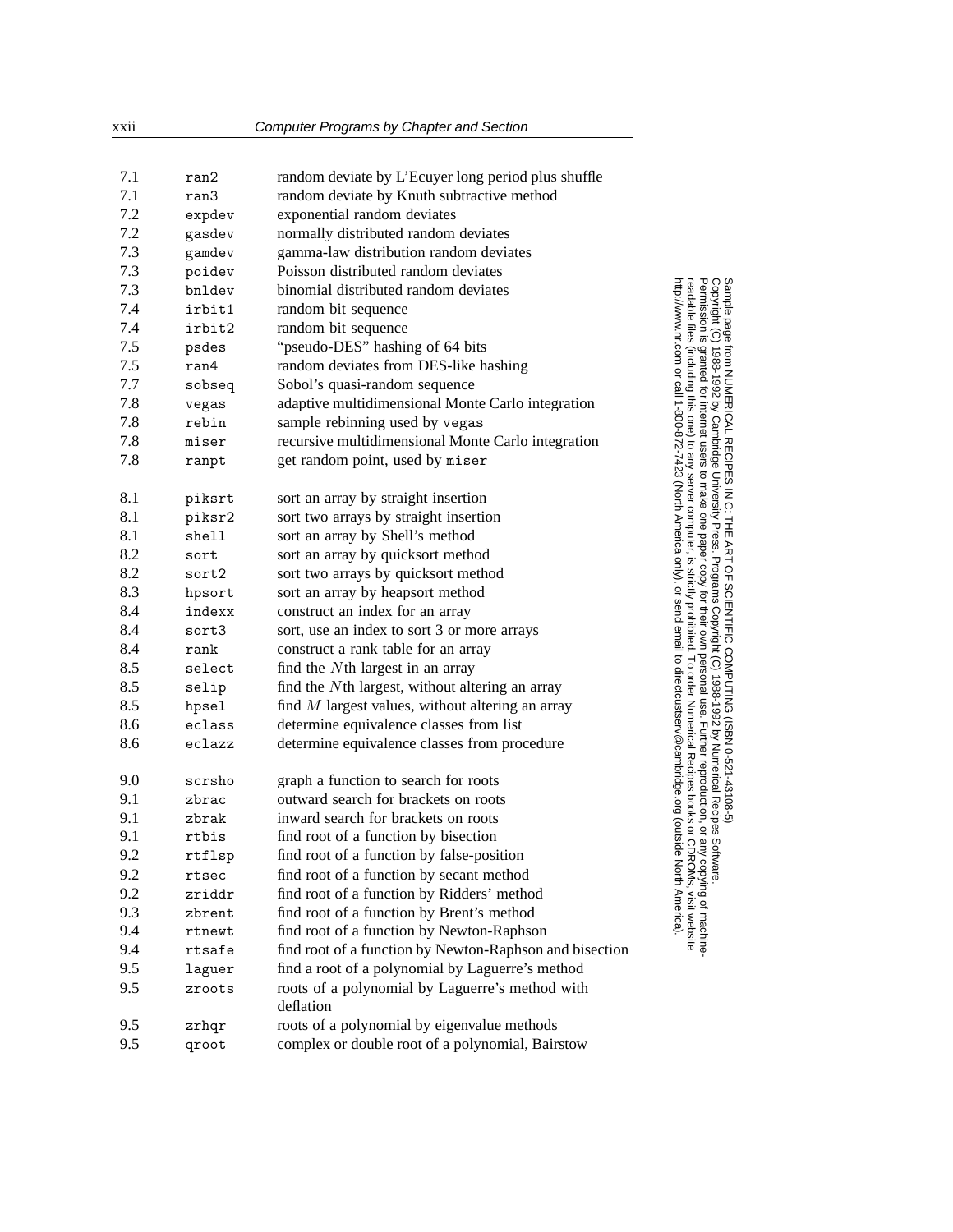| 9.6  | mnewt           | Newton's method for systems of equations                |
|------|-----------------|---------------------------------------------------------|
| 9.7  | lnsrch          | search along a line, used by newt                       |
| 9.7  | newt            | globally convergent multi-dimensional Newton's method   |
| 9.7  | fdjac           | finite-difference Jacobian, used by newt                |
| 9.7  | fmin            | norm of a vector function, used by newt                 |
| 9.7  | broydn          | secant method for systems of equations                  |
|      |                 |                                                         |
| 10.1 | mnbrak          | bracket the minimum of a function                       |
| 10.1 | golden          | find minimum of a function by golden section search     |
| 10.2 | brent           | find minimum of a function by Brent's method            |
| 10.3 | dbrent          | find minimum of a function using derivative information |
| 10.4 | amoeba          | minimize in $N$ -dimensions by downhill simplex method  |
| 10.4 | amotry          | evaluate a trial point, used by amoeba                  |
| 10.5 | powell          | minimize in $N$ -dimensions by Powell's method          |
| 10.5 | linmin          | minimum of a function along a ray in $N$ -dimensions    |
| 10.5 | f1dim           | function used by linmin                                 |
| 10.6 | frprmn          | minimize in $N$ -dimensions by conjugate gradient       |
| 10.6 | dlinmin         | minimum of a function along a ray using derivatives     |
| 10.6 | df1dim          | function used by dlinmin                                |
| 10.7 | dfpmin          | minimize in $N$ -dimensions by variable metric method   |
| 10.8 | simplx          | linear programming maximization of a linear function    |
| 10.8 | simp1           | linear programming, used by simplx                      |
| 10.8 | simp2           | linear programming, used by simplx                      |
| 10.8 | simp3           | linear programming, used by simplx                      |
| 10.9 | anneal          | traveling salesman problem by simulated annealing       |
| 10.9 | revcst          | cost of a reversal, used by anneal                      |
| 10.9 | reverse         | do a reversal, used by anneal                           |
| 10.9 | trncst          | cost of a transposition, used by anneal                 |
| 10.9 | trnspt          | do a transposition, used by anneal                      |
| 10.9 | metrop          | Metropolis algorithm, used by anneal                    |
| 10.9 | amebsa          | simulated annealing in continuous spaces                |
| 10.9 | amotsa          | evaluate a trial point, used by amebsa                  |
|      |                 |                                                         |
| 11.1 | jacobi          | eigenvalues and eigenvectors of a symmetric matrix      |
| 11.1 | eigsrt          | eigenvectors, sorts into order by eigenvalue            |
| 11.2 | tred2           | Householder reduction of a real, symmetric matrix       |
| 11.3 | tqli            | eigensolution of a symmetric tridiagonal matrix         |
| 11.5 | balanc          | balance a nonsymmetric matrix                           |
| 11.5 | elmhes          | reduce a general matrix to Hessenberg form              |
| 11.6 | hqr             | eigenvalues of a Hessenberg matrix                      |
| 12.2 | four1           | fast Fourier transform (FFT) in one dimension           |
| 12.3 | twofft          | fast Fourier transform of two real functions            |
| 12.3 | $\verb realft $ | fast Fourier transform of a single real function        |
| 12.3 | sinft           | fast sine transform                                     |
| 12.3 | costt1          | fast cosine transform with endpoints                    |
| 12.3 | costt2          | "staggered" fast cosine transform                       |
|      |                 |                                                         |

computer, is strictly prohibited. To order Numerical Recipes books

or send email to directcustserv@cambridge.org (outside North America).

Sample page from NUMERICAL RECIPES IN C: THE ART OF SCIENTIFIC COMPUTING (ISBN 0-521-43108-5)

Programs Copyright (C) 1988-1992 by Numerical Recipes Software.

g of machine-

or CDROMs, visit website

Copyright (C) 1988-1992 by Cambridge University Press.

readable files (including this one) to any server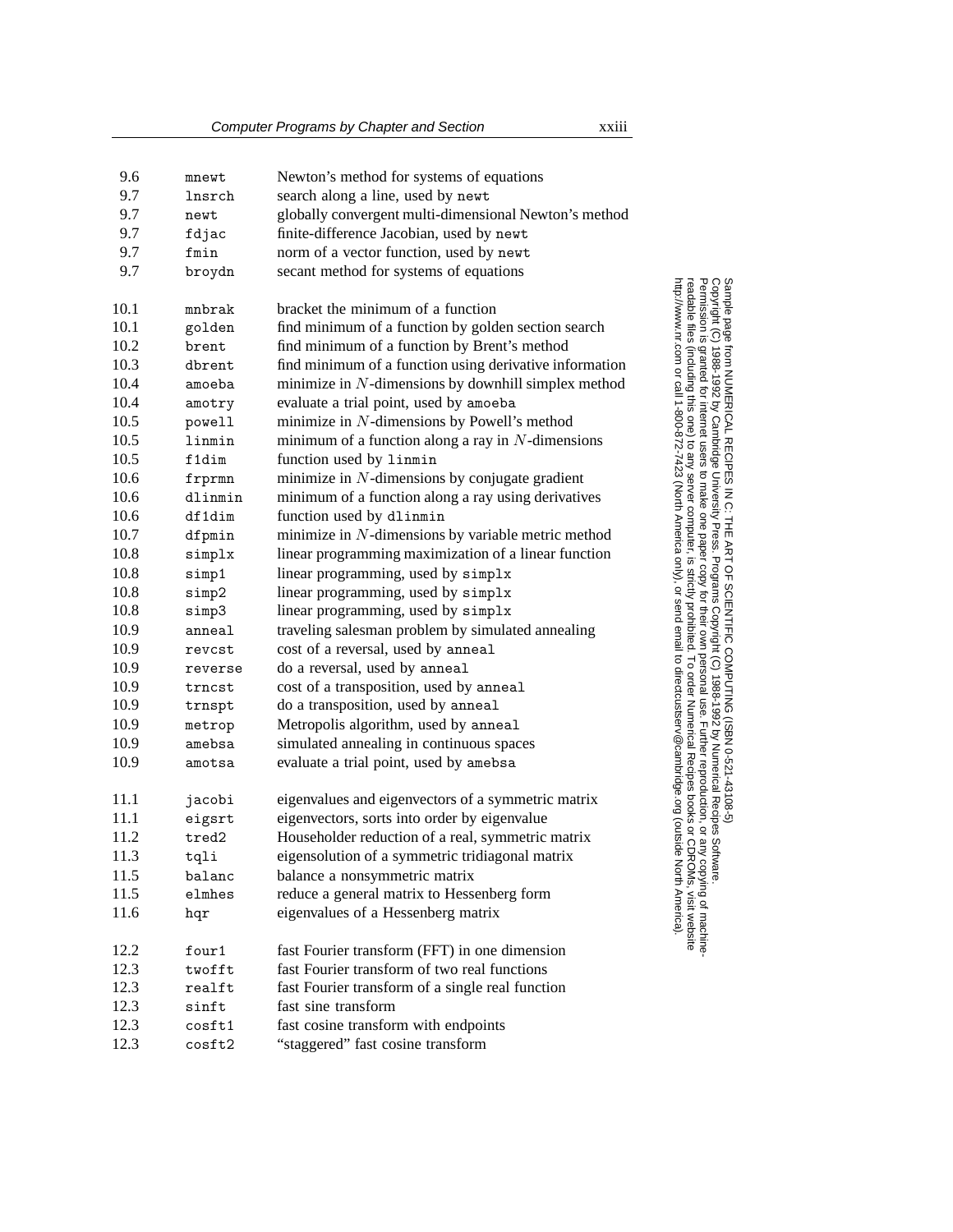| 12.4  | fourn  | fast Fourier transform in multidimensions             |
|-------|--------|-------------------------------------------------------|
| 12.5  | rlft3  | FFT of real data in two or three dimensions           |
| 12.6  | fourfs | FFT for huge data sets on external media              |
| 12.6  | fourew | rewind and permute files, used by fourfs              |
| 13.1  | convly | convolution or deconvolution of data using FFT        |
| 13.2  | correl | correlation or autocorrelation of data using FFT      |
| 13.4  | spctrm | power spectrum estimation using FFT                   |
| 13.6  | memcof | evaluate maximum entropy (MEM) coefficients           |
| 13.6  | fixrts | reflect roots of a polynomial into unit circle        |
| 13.6  | predic | linear prediction using MEM coefficients              |
| 13.7  | evlmem | power spectral estimation from MEM coefficients       |
| 13.8  | period | power spectrum of unevenly sampled data               |
| 13.8  | fasper | power spectrum of unevenly sampled larger data sets   |
| 13.8  | spread | extirpolate value into array, used by fasper          |
| 13.9  | dftcor | compute endpoint corrections for Fourier integrals    |
| 13.9  | dftint | high-accuracy Fourier integrals                       |
| 13.10 | wt1    | one-dimensional discrete wavelet transform            |
| 13.10 | daub4  | Daubechies 4-coefficient wavelet filter               |
| 13.10 | pwtset | initialize coefficients for pwt                       |
| 13.10 | pwt    | partial wavelet transform                             |
| 13.10 | wtn    | multidimensional discrete wavelet transform           |
| 14.1  | moment | calculate moments of a data set                       |
| 14.2  | ttest  | Student's t-test for difference of means              |
| 14.2  | avevar | calculate mean and variance of a data set             |
| 14.2  | tutest | Student's t-test for means, case of unequal variances |
| 14.2  | tptest | Student's t-test for means, case of paired data       |
| 14.2  | ftest  | F-test for difference of variances                    |
| 14.3  | chsone | chi-square test for difference between data and model |
| 14.3  | chstwo | chi-square test for difference between two data sets  |
| 14.3  | ksone  | Kolmogorov-Smirnov test of data against model         |
| 14.3  | kstwo  | Kolmogorov-Smirnov test between two data sets         |
| 14.3  | probks | Kolmogorov-Smirnov probability function               |
| 14.4  | cntab1 | contingency table analysis using chi-square           |
| 14.4  | cntab2 | contingency table analysis using entropy measure      |
| 14.5  | pearsn | Pearson's correlation between two data sets           |
| 14.6  | spear  | Spearman's rank correlation between two data sets     |
| 14.6  | crank  | replaces array elements by their rank                 |
| 14.6  | kend11 | correlation between two data sets, Kendall's tau      |
| 14.6  | kend12 | contingency table analysis using Kendall's tau        |
| 14.7  | ks2d1s | K-S test in two dimensions, data vs. model            |
| 14.7  | quadct | count points by quadrants, used by ks2d1s             |
| 14.7  | quadvl | quadrant probabilities, used by ks2d1s                |
| 14.7  | ks2d2s | K-S test in two dimensions, data vs. data             |
| 14.8  | savgol | Savitzky-Golay smoothing coefficients                 |
|       |        |                                                       |

Permission is granted for internet users to make one paper copy for their own personal use. Further reproduction, or any copyin Copyright (C) 1988-1992 by Cambridge University Press.Programs Copyright (C) 1988-1992 by Numerical Recipes Software. Sample page from NUMERICAL RECIPES IN C: THE ART OF SCIENTIFIC COMPUTING (ISBN 0-521-43108-5) g of machinereadable files (including this one) to any servercomputer, is strictly prohibited. To order Numerical Recipes booksor CDROMs, visit website http://www.nr.com or call 1-800-872-7423 (North America only),or send email to directcustserv@cambridge.org (outside North America).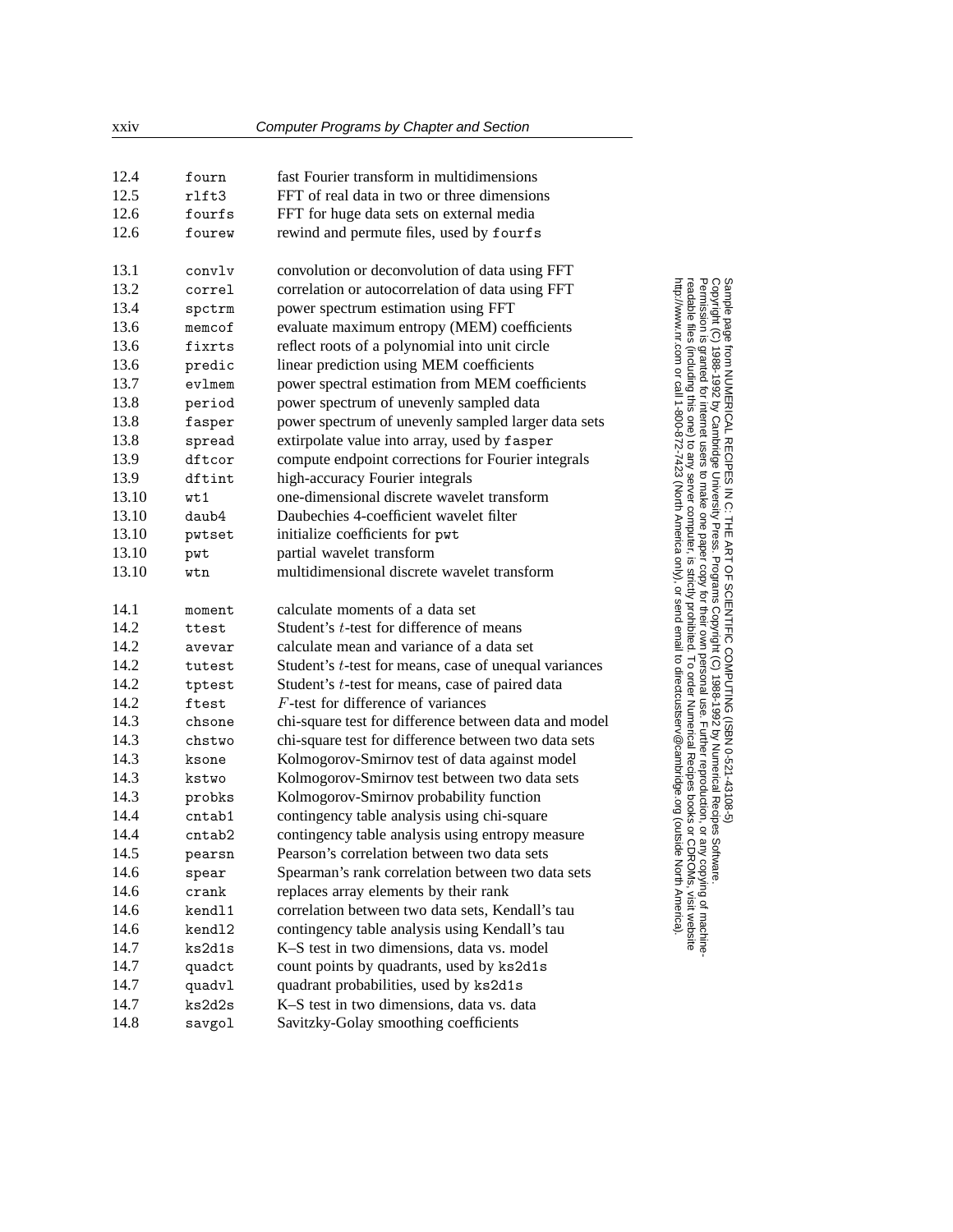| 15.2 | fit    | least-squares fit data to a straight line                      |
|------|--------|----------------------------------------------------------------|
| 15.3 | fitexy | fit data to a straight line, errors in both $x$ and $y$        |
| 15.3 | chixy  | used by fitexy to calculate a $\chi^2$                         |
| 15.4 | lfit   | general linear least-squares fit by normal equations           |
| 15.4 | covsrt | rearrange covariance matrix, used by 1fit                      |
| 15.4 | svdfit | linear least-squares fit by singular value decomposition       |
| 15.4 | svdvar | variances from singular value decomposition                    |
| 15.4 | fpoly  | fit a polynomial using lfit or svdfit                          |
| 15.4 | fleg   | fit a Legendre polynomial using lfit or svdfit                 |
| 15.5 | mrqmin | nonlinear least-squares fit, Marquardt's method                |
| 15.5 | mrqcof | used by mrqmin to evaluate coefficients                        |
| 15.5 | fgauss | fit a sum of Gaussians using mrqmin                            |
| 15.7 | medfit | fit data to a straight line robustly, least absolute deviation |
| 15.7 | rofunc | fit data robustly, used by medfit                              |
| 16.1 | rk4    | integrate one step of ODEs, fourth-order Runge-Kutta           |
| 16.1 | rkdumb | integrate ODEs by fourth-order Runge-Kutta                     |
| 16.2 | rkqs   | integrate one step of ODEs with accuracy monitoring            |
| 16.2 | rkck   | Cash-Karp-Runge-Kutta step used by rkqs                        |
| 16.2 | odeint | integrate ODEs with accuracy monitoring                        |
| 16.3 | mmid   | integrate ODEs by modified midpoint method                     |
| 16.4 | bsstep | integrate ODEs, Bulirsch-Stoer step                            |
| 16.4 | pzextr | polynomial extrapolation, used by bsstep                       |
| 16.4 | rzextr | rational function extrapolation, used by bsstep                |
| 16.5 | stoerm | integrate conservative second-order ODEs                       |
| 16.6 | stiff  | integrate stiff ODEs by fourth-order Rosenbrock                |
| 16.6 | jacobn | sample Jacobian routine for stiff                              |
| 16.6 | derivs | sample derivatives routine for stiff                           |
| 16.6 | simpr  | integrate stiff ODEs by semi-implicit midpoint rule            |
| 16.6 | stifbs | integrate stiff ODEs, Bulirsch-Stoer step                      |
| 17.1 | shoot  | solve two point boundary value problem by shooting             |
| 17.2 | shootf | ditto, by shooting to a fitting point                          |
| 17.3 | solvde | two point boundary value problem, solve by relaxation          |
| 17.3 | bksub  | backsubstitution, used by solvde                               |
| 17.3 | pinvs  | diagonalize a sub-block, used by solvde                        |
| 17.3 | red    | reduce columns of a matrix, used by solvde                     |
| 17.4 | sfroid | spheroidal functions by method of solvde                       |
| 17.4 | difeq  | spheroidal matrix coefficients, used by sfroid                 |
| 17.4 | sphoot | spheroidal functions by method of shoot                        |
| 17.4 | sphfpt | spheroidal functions by method of shootf                       |
| 18.1 | fred2  | solve linear Fredholm equations of the second kind             |
| 18.1 | fredin | interpolate solutions obtained with fred2                      |
| 18.2 | voltra | linear Volterra equations of the second kind                   |
| 18.3 | wwghts | quadrature weights for an arbitrarily singular kernel          |
| 18.3 | kermom | sample routine for moments of a singular kernel                |

computer, is strictly prohibited. To order Numerical Recipes books

or send email to directcustserv@cambridge.org (outside North America).

Sample page from NUMERICAL RECIPES IN C: THE ART OF SCIENTIFIC COMPUTING (ISBN 0-521-43108-5)

Programs Copyright (C) 1988-1992 by Numerical Recipes Software.

g of machine-

or CDROMs, visit website

Copyright (C) 1988-1992 by Cambridge University Press.

readable files (including this one) to any server